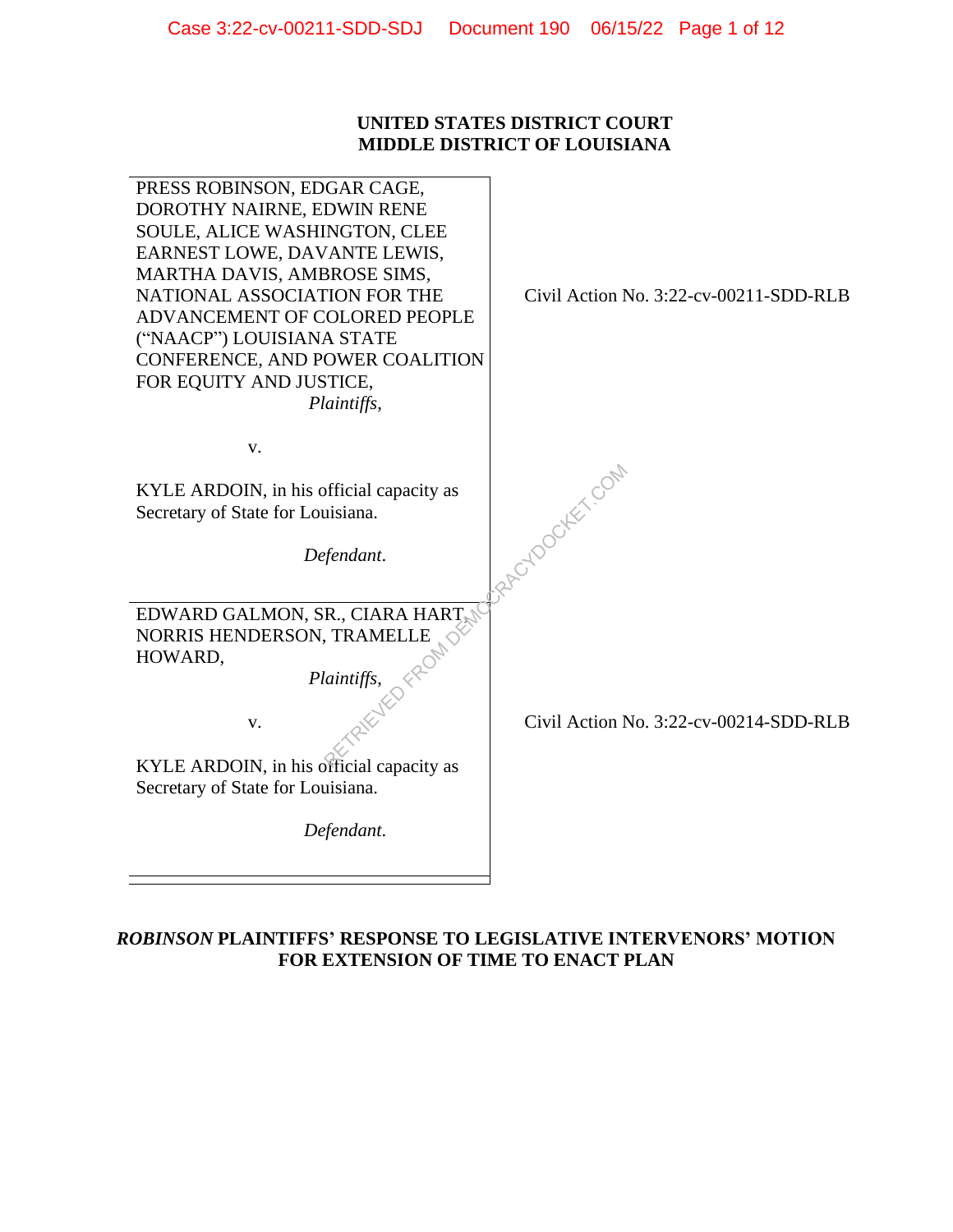Plaintiffs in the *Robinson* case submit this response to the motion by the Legislative Intervenors seeking a ten-day extension of time to enact a remedial plan. ECF No. 188.

Plaintiffs take the Legislative Intervenors at their word that "the Legislature intends to make a good-faith effort . . . to enact a plan that satisfies the principles the Court articulated." ECF No. 188-1 at 2. In light of that representation —and subject to any testimony from the Legislative Intervenors at the scheduled conference tomorrow—plaintiffs do not at this time oppose the Legislative Intervenor's request. Plaintiffs also note the Court's prior statement that it would "favorably consider a Motion to extend the time to allow the Legislature to complete its work," ECF No. 182 at 3 (emphasis omitted). Plaintiffs have serious concerns, however, about the Legislature's willingness to enact a redistricting plan that complies with the Court's injunction, and about the consequences of holding up the judicial process while the Legislature deliberates. Accordingly, plaintiffs request that, if the Court grants the Legislative Intervenor's motion for additional time, it should at the same time establish a mechanism and schedule for the Parties to propose remedial plans, in the event the Legislature is unable or unwilling to undertake its task, so that the Court is in a position to adopt a remedial map sufficiently in advance of November's election to avoid any confusion. Examples a Motion to extend the time to allow the<br>
emphasis omitted). Plaintiffs have serious<br>
s to enact a redistricting plan that complie<br>
is to enact a redistricting plan that complie<br>
is the sequences of holding up the

To be clear, plaintiffs appreciate the Legislative Intervenor's statement that the Legislature will make a good-faith effort to enact a lawful remedial map. The Legislative Intervenors assert in their motion that the additional time they request is needed for members of the Legislature "to consider, provide input on, and negotiate a new plan" and to consult with "local community leaders; for the submission of bills and proposed amendments; for members of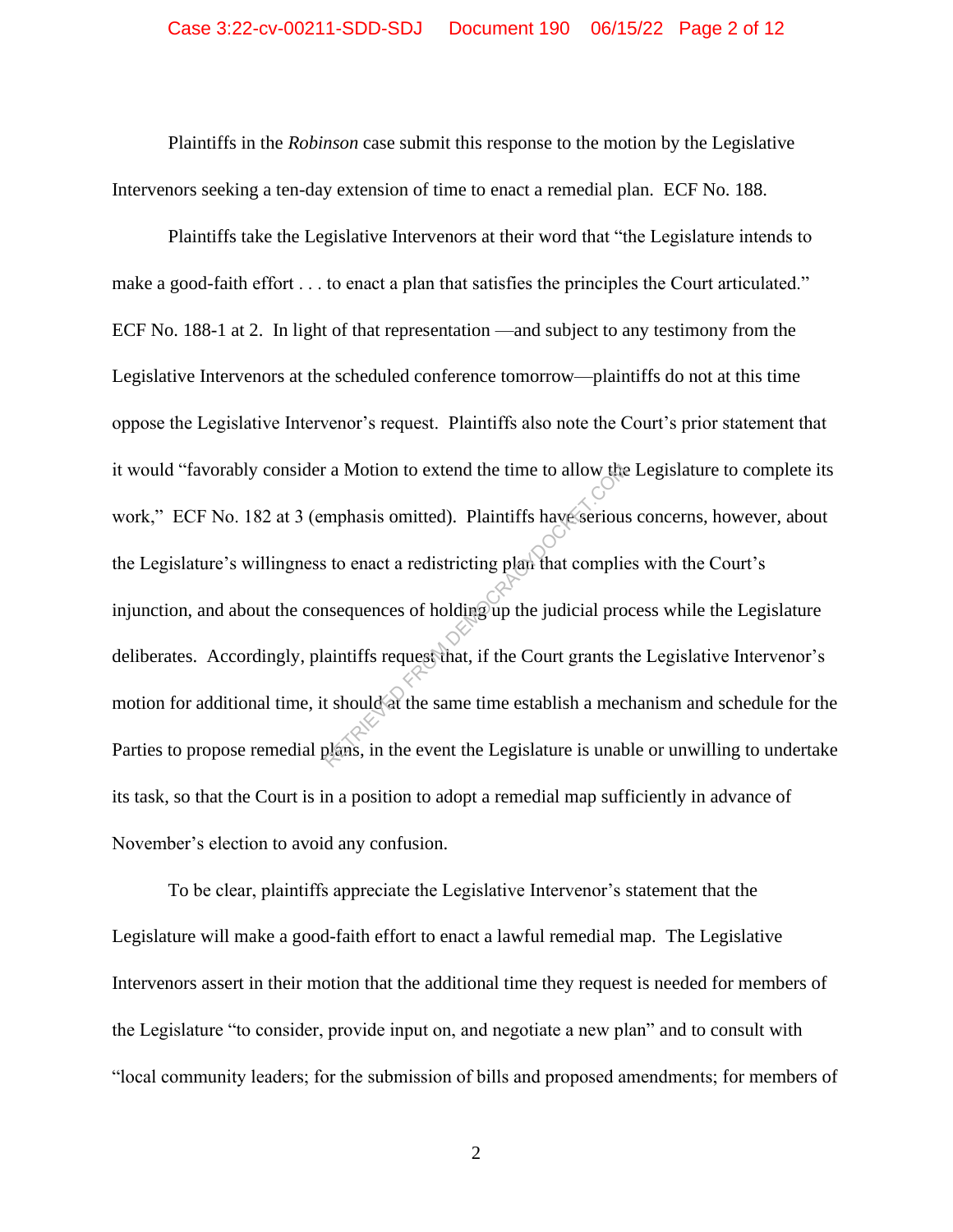### Case 3:22-cv-00211-SDD-SDJ Document 190 06/15/22 Page 3 of 12

the public to provide input; for committee hearings, and for potentially 'lengthy debate.'" *Id.* at 3–5. In asking the Court to extend by ten days the deadline in its Ruling and Order for the Legislature to enact a remedial plan, plaintiffs understand the Legislative Intervenors to represent to the Court, consistent with their obligations under Fed. R. Civ. P.  $11(b)(1)$ , that the motion is not being made for the purpose of delay; that there is a reasonable prospect that the Legislature will be able to enact such a plan by June 30, the requested deadline; and that the requested extension would not impede the State's ability to prepare for and conduct the November election in accordance with such a plan.

Plaintiffs nevertheless have serious concerns about the Legislative Intervenor's motion. *First*, the timing of the motion is troubling. Neither the Legislative Intervenors nor any other party requested an extension of time in the eight days between the Court's Ruling and Order entered on June 6, 2022, and the eve of the Extraordinary Session scheduled to begin today, June 15, 2022. Only after both this Court and a panel of the Fifth Circuit denied Intervenors' and Defendants' requests for a stay pending appeal did the Legislative Intervenors make such a request. Nor was the asserted need for more time a surprise or the result of later developments. On the contrary, as the Court is aware, in their motion for a stay pending appeal, filed the same day as the Court's Ruling and Order, the Legislative Intervenors contended that a stay was appropriate and the Court's schedule was allegedly "unworkable" for substantially the same reasons they now urge in support of the present motion, ECF No. 177-1, at 11—an argument the Court fairly concluded was "insincere and not persuasive." ECF No. 182 at 3. The Legislative Intervenors likewise unsuccessfully urged the Fifth Circuit to stay this Court's Examples and the example of the motion is troubling. Neither the Legisland<br>
Returns about the Legislands of time in the eight days between<br>
the example of the Extraordinary Sess.<br>
Legislands and the example of the Finance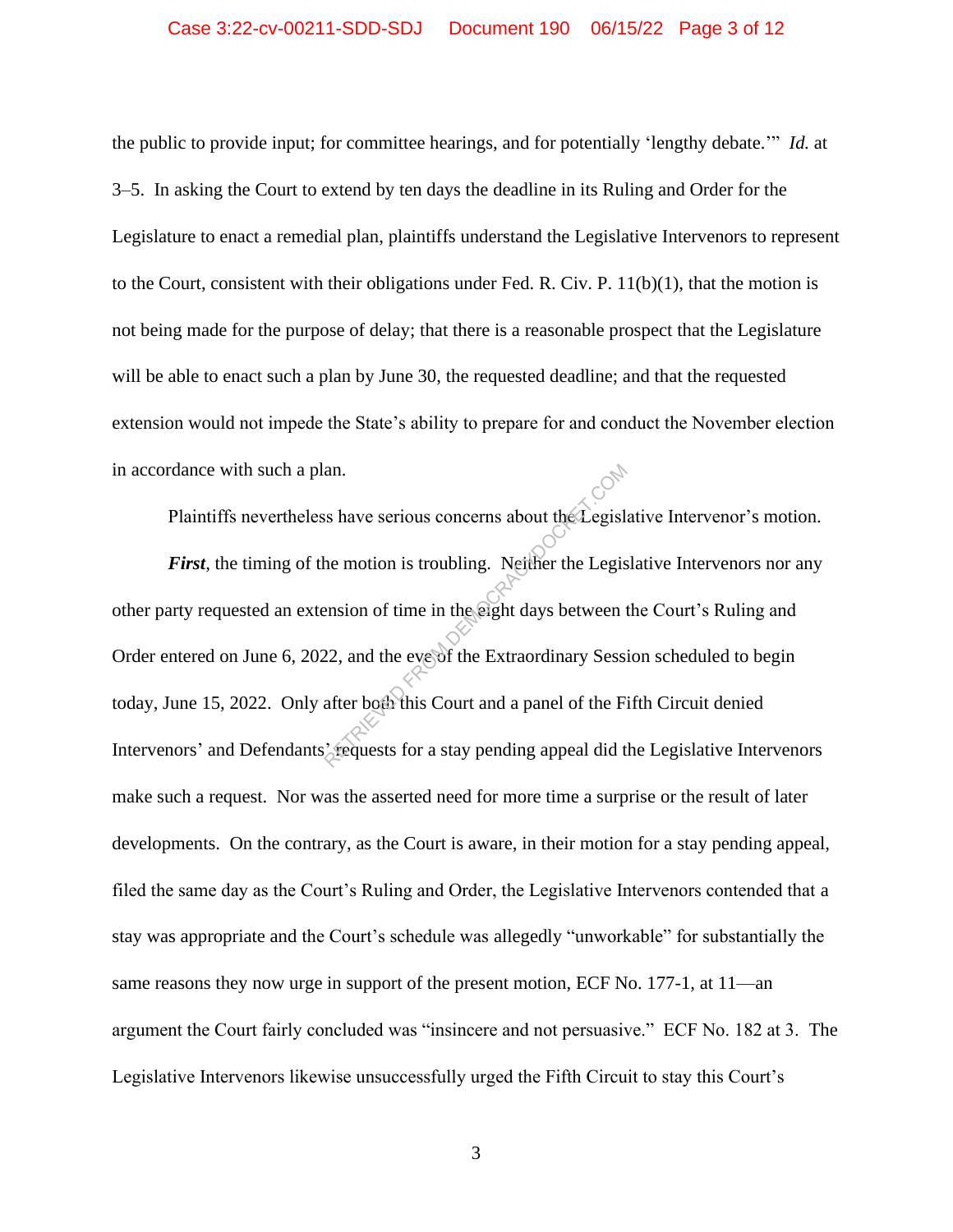#### Case 3:22-cv-00211-SDD-SDJ Document 190 06/15/22 Page 4 of 12

injunction pending appeal on the ground that, among other things, this Court, in establishing the schedule it did, "set the Legislature up to fail." Leg. Int. Emergency Mot. at 18. The Legislative Intervenors offer no justification for not having sought an extension sooner.<sup>1</sup>

*Second*, beyond the timeframe in which the additional time is requested, the Legislative Intervenors' proffered explanations for their asserted need for additional time to enact a remedial plan are unpersuasive and at the very least raise serious questions about whether the requested additional time is necessary. The Legislative Intervenors emphasize the need for "public input on a new plan." ECF No. 188-1 at 5. But the Legislature has already held three months of road shows at which members of the public expressed their views about congressional redistricting. As Defendant and Intervenors noted in their post-hearing proposed findings of fact and conclusions of law, "[f]rom October 2021 to January 2022, the Legislature held public hearings across the State to present information and solicit public feedback." ECF No. 159 at 4. The evidence at the preliminary injunction hearing showed that the public input during that process focused specifically on the very issue the Legislature is now called upon to consider—namely, a second congressional district in which Black voters have an opportunity to elect their candidates of choice. Hearing Op. at 74, 77. As witnesses testified at the hearing, the Legislature ignored testimony from Black leaders, community members, and legislators at roadshows and committee Results already<br>the public expressed their views about computed the public expressed their views about computed as<br>responsed from their post-hearing proposed from October 2021 to January 2022, the Legis<br>formation and Solic

<sup>1</sup> In contrast to the eight days the Legislative Intervenors took to seek an extension of the Court's deadline, the Legislative Intervenors and the other defendants have shown the ability to act with expedition in seeking delay. As noted, the Defendants' joint motion for a stay pending appeal, supported by a 12-page brief, was filed the same day as the Court's June 6 Ruling and Order. ECF No. 177. Likewise, when the Court denied their motion on June 9, the Legislative Intervenors and the Attorney General filed motions with the Fifth Circuit seeking the same relief the same day, in each case supported by a brief of 20 or more pages. The Secretary of State filed a similar motion early the next morning. *See* Stay Motion, Dkt. 00516351167, *Robinson* v. *Ardoin*, 22-30333 (5th Cir., June 9, 2022) ("Emergency Motion"). The Legislative Intervenors filed a further ten-page reply in support of the same motion on June 10, just hours after plaintiffs filed their responses. *See* Reply, Dkt. 00516353506, *Robinson* v. *Ardoin*, 22-30333 (5th Cir., June 10, 2022).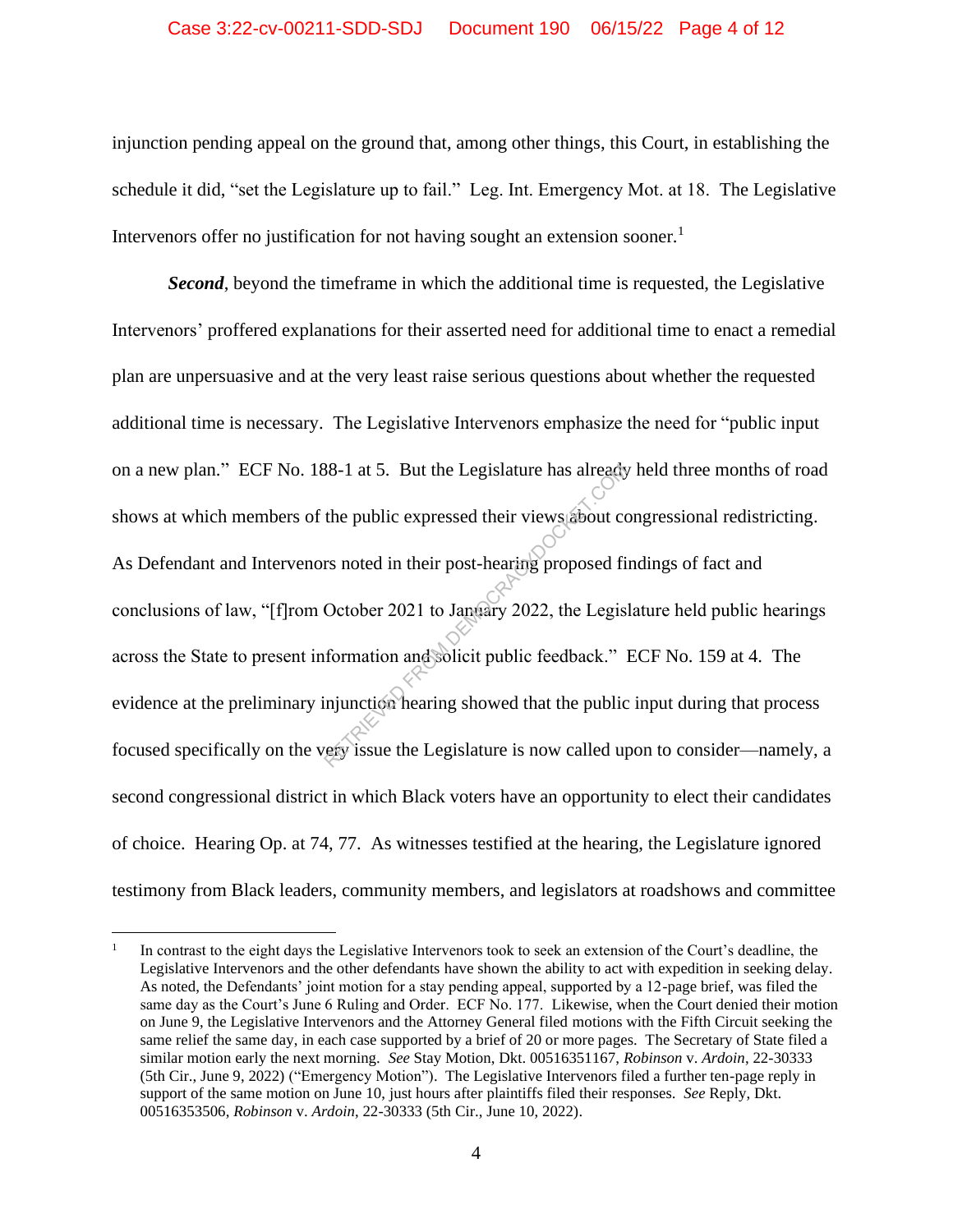hearings calling for such a district. *Id.* (citing testimony from Michael McClanahan and Ashley Shelton); *see also* PR-86 at 22-23 (citing testimony from roadshow hearings). While plaintiffs in no way minimize the importance of public input, the Legislative Intervenors make no mention of the extensive public input they have already received or explain why an entirely new public input process is necessary.

Likewise, the Legislative Intervenors assert that any bill must be debated sequentially in the House and the Senate. But they do not explain why they cannot enact two bills that are debated in both houses in parallel—as occurred when the enacted (and now enjoined) plan was approved in HB1 and SB5. Nor do the Legislative Intervenors address any options they or the Legislature have to waive or suspend rules they cite, or whether in other circumstances they have been able to act more expeditiously to enact bills implementing their legislative priorities. rallel—as occurred when the enacted (and<br>Nor do the Legislative Intervenors address<br>suspend rules they cite, or whether in other<br>titiously to enact bills implementing their<br>explain in their motion of the entry of the entry

*Third*, the Legislative Intervenors do not explain in their motion how they intend to use a ten-day extension of the Court's deadline to overcome the challenges they have identified or to address other timing concerns, and—so far as the public record shows, they have failed to take actions within their power to address those concerns. The Legislative Intervenors' inaction calls into question their representation to the Court about their willingness to make a good faith effort to enact a remedial plan or the asserted need for ten additional days to do so. To take just two examples:

**The Legislative Intervenors have failed to take steps to convene a post-June 20 extraordinary legislative session**. Under the Louisiana Constitution, an extraordinary session to consider redistricting after June 20 may be convened only upon seven days notice. As the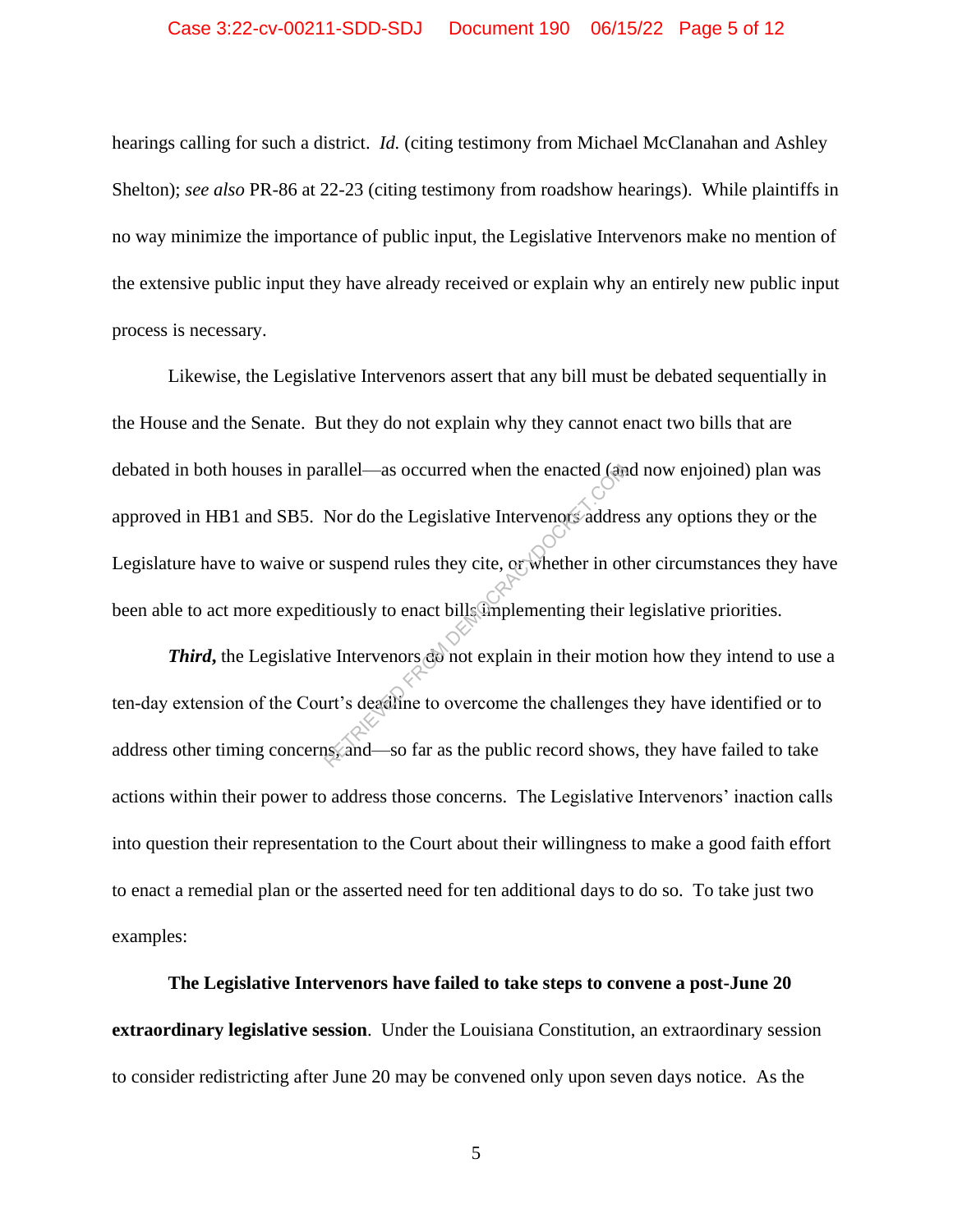#### Case 3:22-cv-00211-SDD-SDJ Document 190 06/15/22 Page 6 of 12

Legislative Intervenors note, the Louisiana Constitution requires such notice "prior to convening the legislature in extraordinary session." La. Const. art. 3, § 2(B) (quoted in ECF No. 188-1 at 2). The Constitution provides that an extraordinary session is "limited to the number of days stated" in the proclamation convening the session. *Id.* As the Legislative Intervenors note, on June 7, 2022—one day after this Court issued its Ruling and Order on plaintiffs' preliminary injunction motion—Governor Edwards issued a proclamation to convene an extraordinary legislative session to begin on June 15 and to last until June 20, the Court's deadline. Thus, a new extraordinary session after that date would require a new convening proclamation to be issued at least seven days before that session can commence.

Convening a post-June 20 extraordinary session is within the power of the Legislature. The constitution provides that an extraordinary session may be convened by the Governor (as occurred on June 7) or by the presiding officers of both houses—that is, the Legislative Intervenors themselves—"upon written petition of a majority of the elected members of each house." La. Const. art. 3, § 2(B). As noted, any such proclamation must be issued at least seven days before the session can begin. *Id*. The that date would require a new convention<br>fore that session can commence of<br>the 20 extraordinary session is within the<br>at an extraordinary session may be converted<br>that an extraordinary session may be converted<br>expected

Although, as their submissions to this Court make clear, the Legislative Intervenors are well aware of these requirements, the Legislature has not issued a proclamation convening a post-June 20 extraordinary session. Nor, so far as the public record reveals, have the Legislative Intervenors called for such a session, urged the Governor to call such a session, or encouraged members to submit a petition that would empower the Legislative Intervenors to issue a proclamation starting the seven-day clock. The Legislative Intervenors' failure to take these (or,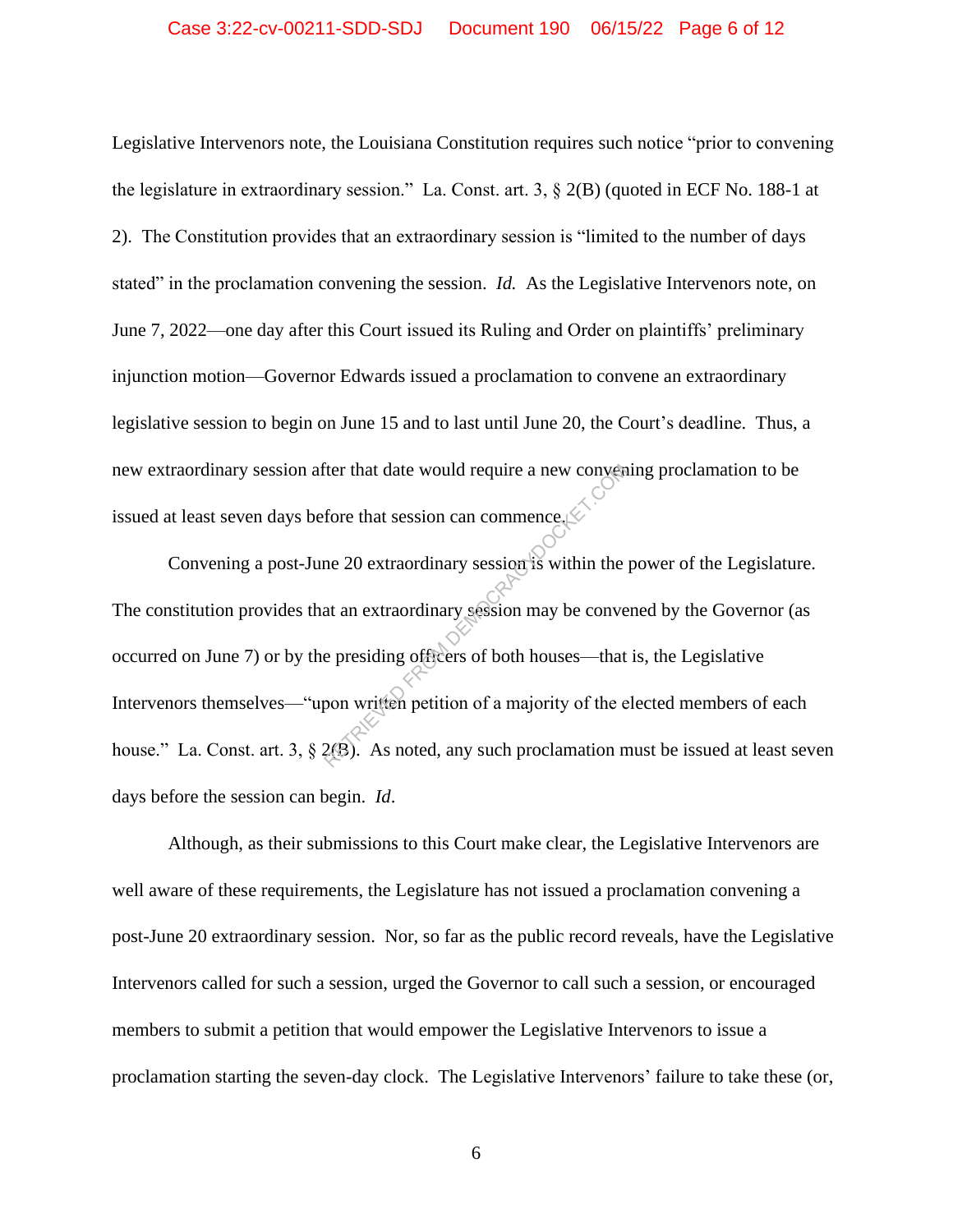#### Case 3:22-cv-00211-SDD-SDJ Document 190 06/15/22 Page 7 of 12

to plaintiffs' knowledge, any other) steps to enable the legislature to convene in extraordinary session after June 20—and their failure to explain in their motion how they intend to do so raises serious question about the Legislature's stated willingness to make a good faith effort to enact a new plan in the time they request.

**The Legislature's failure to take other steps to prepare for consideration of a remedial plan**. The Legislative Intervenors assert that additional time is needed for bills to be introduced, reviewed by and reported out of committee, reviewed and reported by the legislature bureau for technical corrections, and debated on the floor, and that that process must be repeated in each house of the Legislature. ECF No. 188-1 at 3-4; *see also* ECF No. 188-2 (Declaration of Patrick Page Cortez)  $\P$  5-12. Patrick Page Cortez) ¶¶ 5–12.

Yet the Legislative Intervenors have taken no preparatory steps to expedite these processes. As far as the public record shows, between the entry of the Court's Ruling and Order on June 6 and today, the Legislature has failed to take any concrete step toward the goal of timely enacting a remedial plan. The Legislature has scheduled no committee hearings on a proposed plan. *See* https://legis.la.gov/legis/ByCmte.aspx (schedule of upcoming Committee meetings) (accessed June 15, 2022). Before the commencement of the extraordinary session today—and before the Court's order of yesterday calling for a hearing on this motion—neither of the Legislative Intervenors nor any other member of the majority party has pre-filed any bills addressing congressional redistricting or proposing a remedial plan, although the legislative minority has done so, and members of the majority party have filed such bills today. *See*  https://www.legis.la.gov/legis/BillInfo.aspx?i=243802 (Senate Bills for 2022 Second From and debated on the floor, and that the<br>ture. ECF No. 188-1 at 3-4; see also EC<br>2.<br>therefore the extension of preparatory step<br>lic record shows, between the entry of the<br>islature has failed to take any concrete step.<br>L

7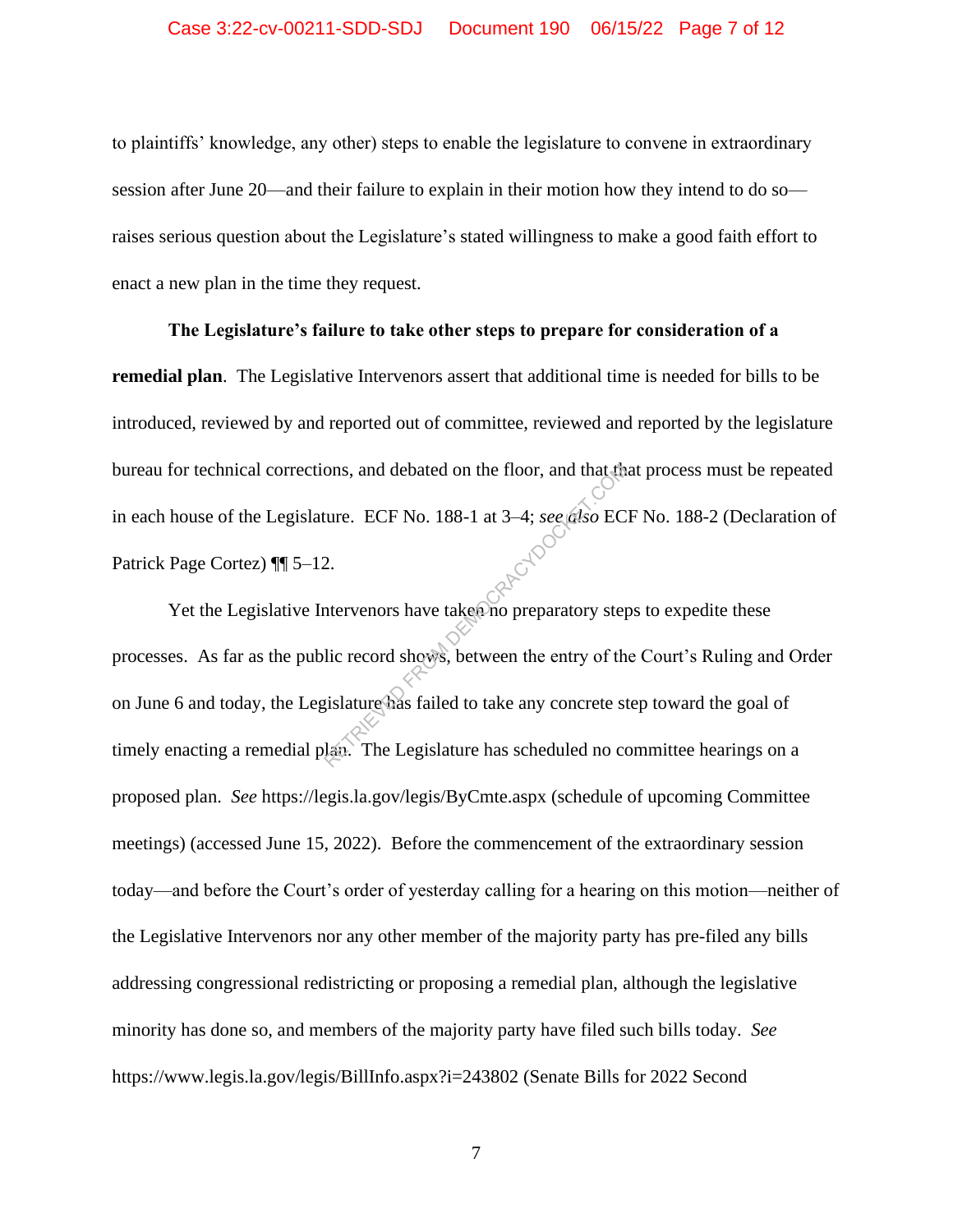Extraordinary Session) (accessed June 15, 2022);

https://legis.la.gov/legis/BillInfo.aspx?i=243803 (House Bills for 2022 Second Extraordinary Session) (accessed June 15, 2022); https://legis.la.gov/legis/ViewDocument.aspx?d=1289142 (House Bills for 2022 Second Extraordinary Session) (accessed June 15, 2022); https://legis.la.gov/legis/ViewDocument.aspx?d=1289151 ((House Bills for 2022 Second Extraordinary Session) (accessed June 15, 2022).

*Fourth*, press reports indicate that multiple legislative leaders have expressed the view that legislative action is inappropriate or that the Legislature will not act, at least before a resolution of defendants' pending Fifth Circuit appeal. House Conservative Caucus Chair Jack McFarland and House GOP Chair Blake Miguez are reported to have stated that they do not expect a new map to move forward and instead want the case to play out in court. *See*  https://twitter.com/GregHilburn1/status/1536448451214450689. Representative Chair Miguez is reported to have said that "I don't see Republicans surrendering this early in the process before the litigation is fully adjudicated." propriate or that the Legislature will not<br>nding Fifth Circuit appeal. House Conse<br>Chair Blake Miguez are reported to have<br>orward and instead want the case to play<br>urn1/status/1538448451214450689. Rep<br>don't see Republicans

https://twitter.com/GregHilburn1/status/1536448858640769028. Likewise, Representative McFarland has been quoted as saying, "I've already voted twice on the map—once to pass it and once to overrule @LouisianaGov veto. I'm elected to represent what I believe is best for my constituency. I'm not an appointed judge."

https://twitter.com/GregHilburn1/status/1536449497198383110.

These statements by senior members of the Legislature, and the Legislative Intervenor's present motion, occur against the backdrop of repeated past efforts by Defendant and Intervenors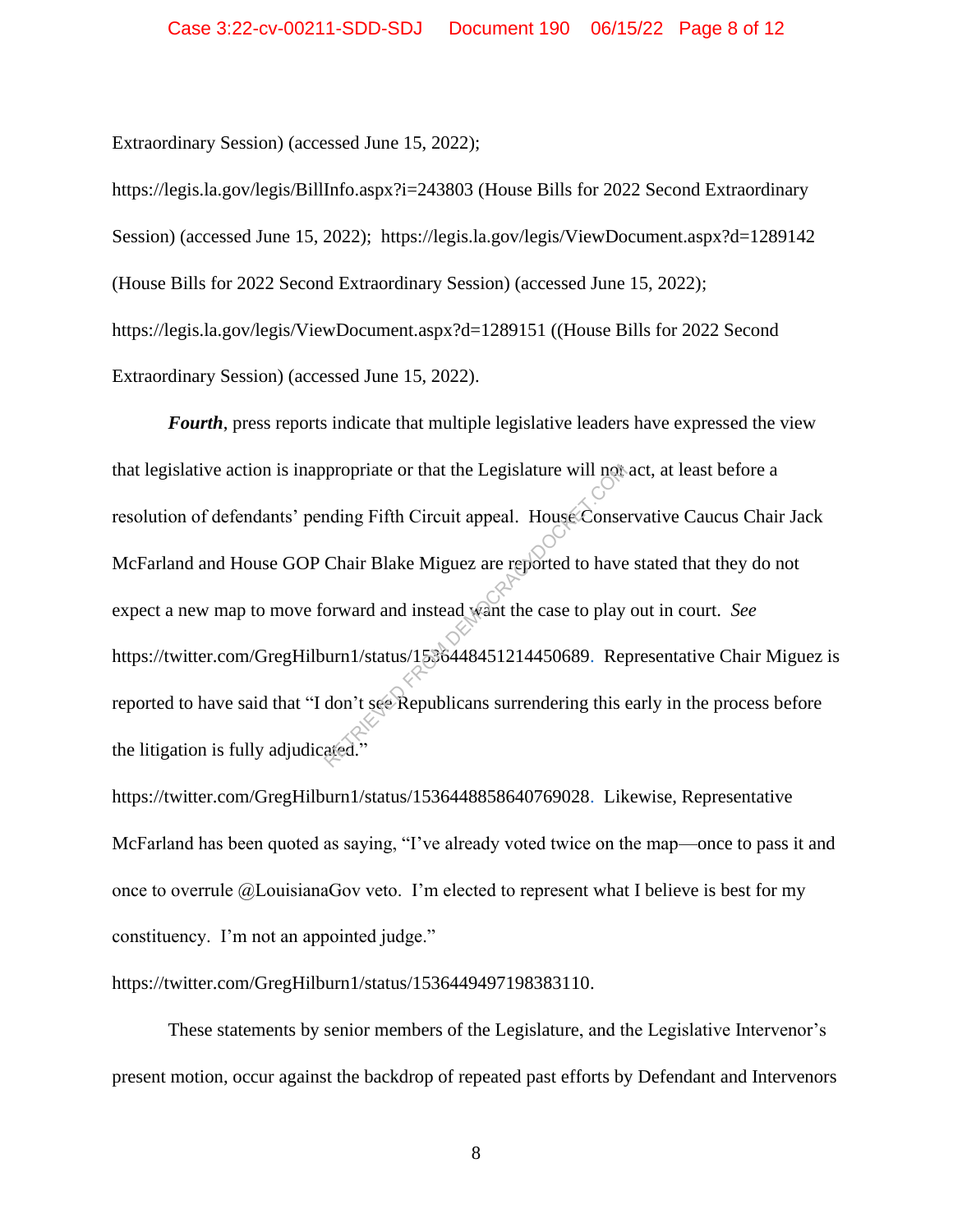to delay these proceedings. In addition to Defendant and Intervenors' unsuccessful motions in this Court and in the Fifth Circuit for a stay pending appeal, this Court, as it noted in its Ruling and Order, accommodated Defendant and Intervenors' request to adjourn the preliminary injunction hearing "after they complained that the timeline was too tight." ECF No. 173 at 126 n. 350. Defendant and Intervenors then used the shortened time to argue that the State would be unable to conduct the 2022 election under a remedial plan, and complained about the time the district court needed to issue its Ruling and Order. Emergency Motion at 18–19 (arguing that the Court's stated intent to issue additional orders to enact a remedial plan "does little to mitigate the risk of meltdown" because "it took the district court 67 days from filing, and 24 days from the hearing, to issue an injunction[, and t]here is little reason to believe a remedial order will issue any more promptly.") additional orders to enact a remedial plant<br>it took the district court 67 days from filion<br>[, and t]here is little reason to believe a<br>\*\*\*<br>ing, plaintiffs have serious concerns that<br>kegislative Intervenors the additional t

In light of the foregoing, plaintiffs have serious concerns that the only material consequences of granting the Legislative Intervenors the additional time they request will be to further delay the enactment of a remedial plan and give Defendant and Intervenors additional ammunition to pursue their argument that, under *Purcell*, no remedy for the Voting Rights Act violations the Court found is feasible before the coming election. *See e.g*., ECF No. 177-1, at 9 (arguing that the preliminary injunction should be stayed because "[t]here can be no serious question that the *Purcell* principle applies in this case").

\* \* \*

To mitigate that risk, and to expedite the Court's consideration of potential remedial plans if the Legislature fails to timely enact such a plan, plaintiffs respectfully request that, if the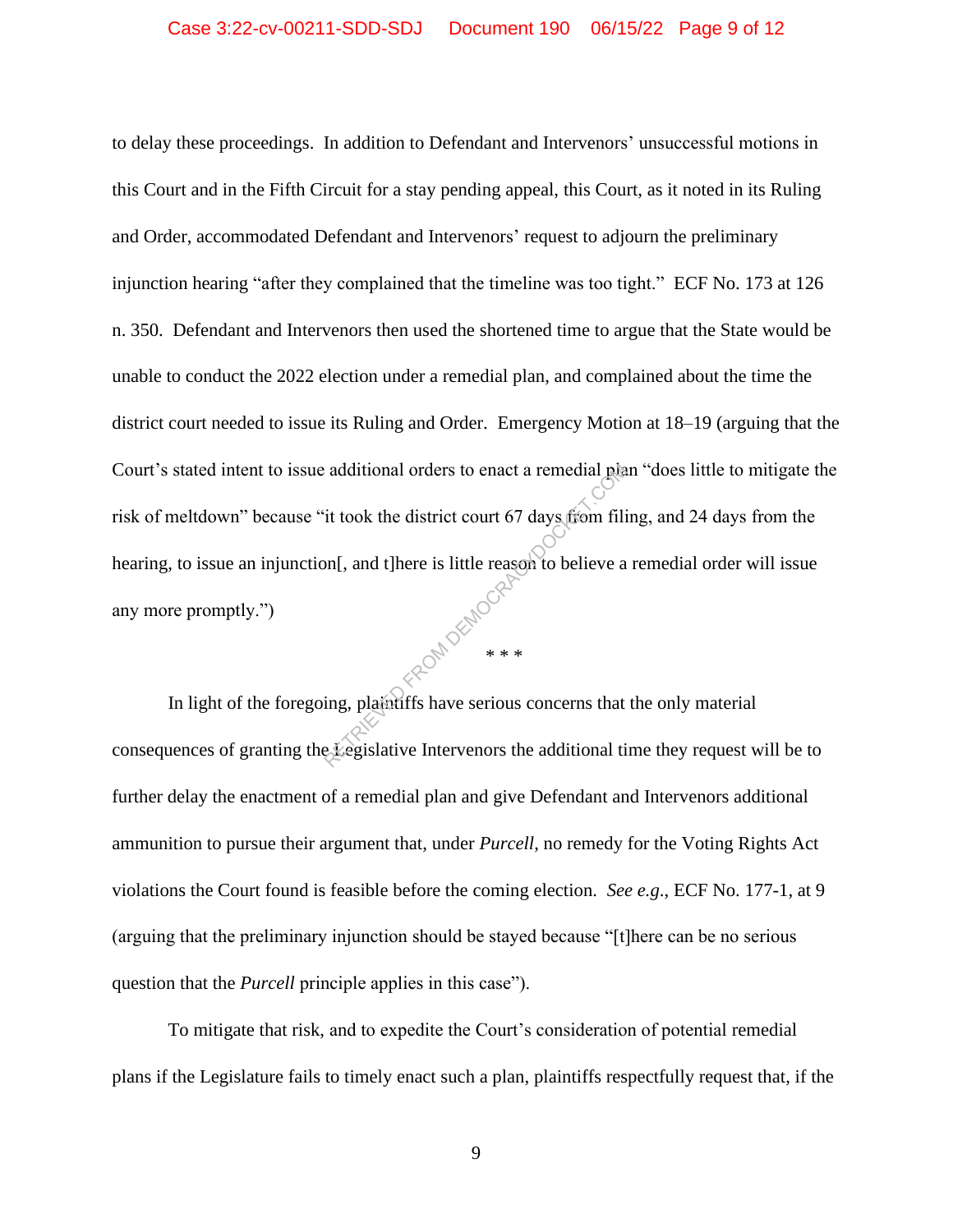Court grants the Legislative Intervenor's request for an extension, it establish at the same time a mechanism and schedule for the parties to submit proposed remedial plans and evidence supporting the plans. In particular, plaintiffs propose that (i) plaintiffs be permitted to file a proposed remedial plan and a memorandum in support thereof by no later than June 24, 2022; (ii) defendants be directed to file a response and any proposed plan by July 1, 2022, unless the Legislature has enacted a remedial plan; and (iii) plaintiffs be permitted to file any reply no later than July 5, 2022. In addition, plaintiffs reserve the right to seek additional relief prior to June 30—including a more expedited schedule for consideration of remedial plans—in the event that the Legislature does not act expeditiously toward the enactment of an appropriate remedial plan.<br>Filed: June 15, 2022

Filed: June 15, 2022

By: /s/ *John Adcock* John Adcock Adcock Law LLC L.A. Bar No. 30372 3110 Canal Street New Orleans, LA 70119 Tel: (504) 233-3125 Fax: (504) 308-1266 jnadcock@gmail.com From the enactment of an expeditiously toward the enactment of an expeditiously toward the enactment of an expeditiously toward the enactment of an expeditiously toward to By:  $\frac{1}{\text{John Alcock}}$  John Adcock Law LLC L.A. Bar No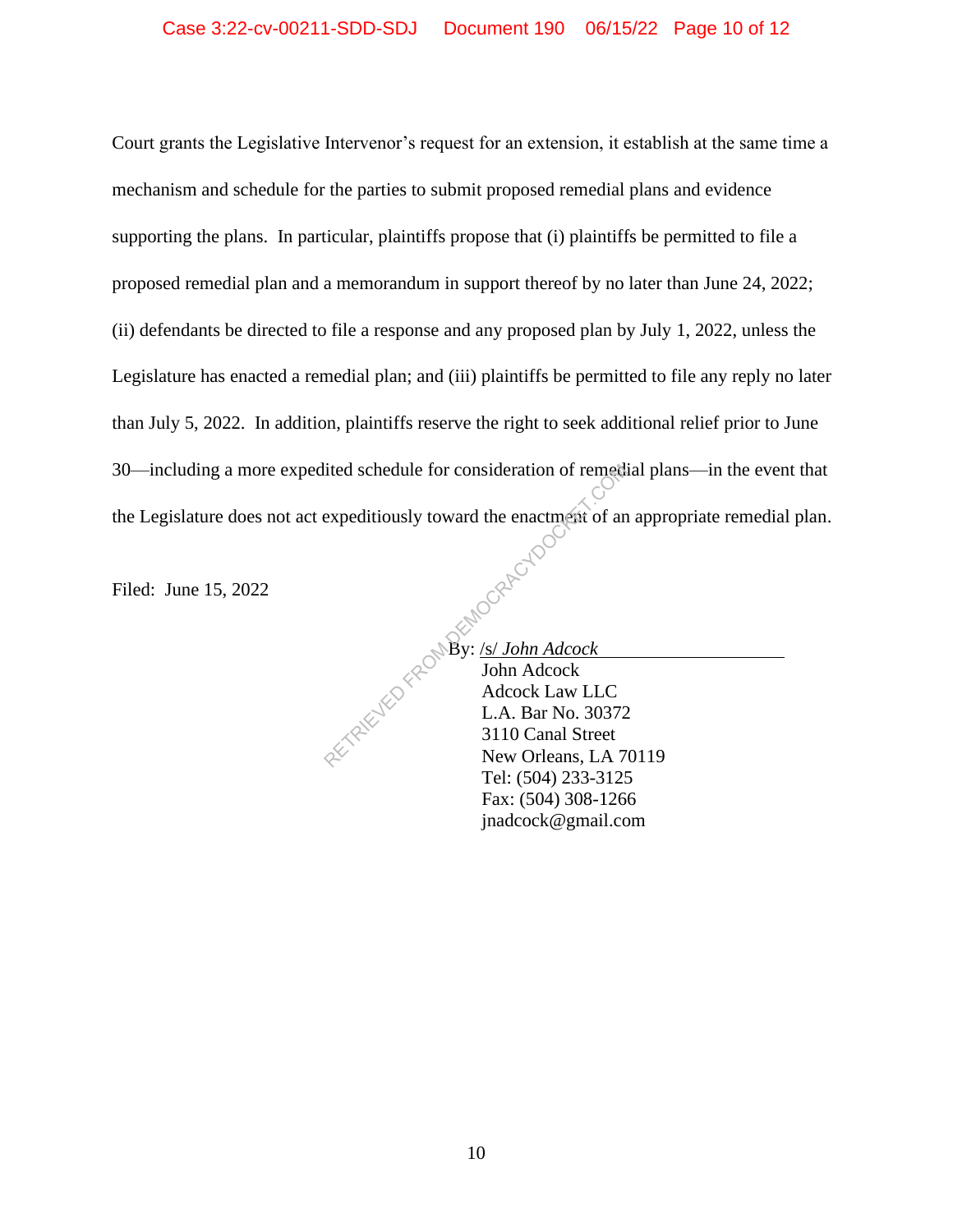Leah Aden (admitted *pro hac vice*) Stuart Naifeh (admitted *pro hac vice*) Kathryn Sadasivan (admitted *pro hac vice*) Victoria Wenger (admitted *pro hac vice*) NAACP Legal Defense and Educational Fund, Inc. 40 Rector Street, 5th Floor

New York, NY 10006 Tel: (212) 965-2200 laden@naacplef.org snaifeh@naacpldf.org ksadasivan@naacpldf.org vwenger@naacpldf.org

R. Jared Evans (admitted *pro hac vice*) Sara Rohani (admitted *pro hac vice*) † NAACP Legal Defense and Educational Fund, Inc. 700 14th Street N.W. Ste. 600 Washington, DC 20005 Tel: (202) 682-1300 jevans@naacpldf.org srohani@naacpldf.org  $\begin{pmatrix} 1 & 0 & 0 \end{pmatrix}$ <br>  $\begin{pmatrix} 1 & 0 & 0 \end{pmatrix}$ <br>  $\begin{pmatrix} 1 & 0 & 0 \end{pmatrix}$ <br>  $\begin{pmatrix} 1 & 0 & 0 \end{pmatrix}$ <br>  $\begin{pmatrix} 1 & 0 & 0 \end{pmatrix}$ <br>  $\begin{pmatrix} 1 & 0 & 0 \end{pmatrix}$ <br>  $\begin{pmatrix} 1 & 0 & 0 \end{pmatrix}$ <br>  $\begin{pmatrix} 1 & 0 & 0 \end{pmatrix}$ <br>  $\begin{pmatrix} 1 & 0 & 0 \end{pmatrix}$ <br>  $\begin{pm$ 

Nora Ahmed (admitted *pro hac vice*) Stephanie Willis LA. Bar No. 31834 ACLU Foundation of Louisiana 1340 Poydras St, Ste. 2160 New Orleans, LA 70112 Tel: (504) 522-0628 nahmed@laaclu.org swillis@laaclu.org

Tracie Washington LA. Bar No. 25925 Louisiana Justice Institute Suite 132 3157 Gentilly Blvd New Orleans LA, 70122 Tel: (504) 872-9134 tracie.washington.esq@gmail.com Robert A. Atkins (admitted *pro hac vice*) Yahonnes Cleary (admitted *pro hac vice*) Jonathan H. Hurwitz (admitted *pro hac vice*) Amitav Chakraborty (admitted *pro hac vice*) Adam P. Savitt (admitted *pro hac vice*) PAUL, WEISS, RIFKIND, WHARTON & GARRISON LLP 1285 Avenue Of The Americas, New York, NY 10019 Tel.: (212) 373-3000 Fax: (212) 757-3990 ratkins@paulweiss.com ycleary@paulweiss.com jhurwitz@paulweiss.com achakraborty@paulweiss.com asavitt@paulweiss.com

T. Alora Thomas (admitted *pro hac vice*) Sophia Lin Lakin (admitted *pro hac vice*) Samantha Osaki (admitted *pro hac vice*) American Civil Liberties Union Foundation 125 Broad Street, 18th Floor New York, NY 10004 athomas@aclu.org slakin@aclu.org sosaki@aclu.org

Sarah Brannon (admitted *pro hac vice*) American Civil Liberties Union Foundation 915 15th St., NW Washington, DC 20005 sbrannon@aclu.org